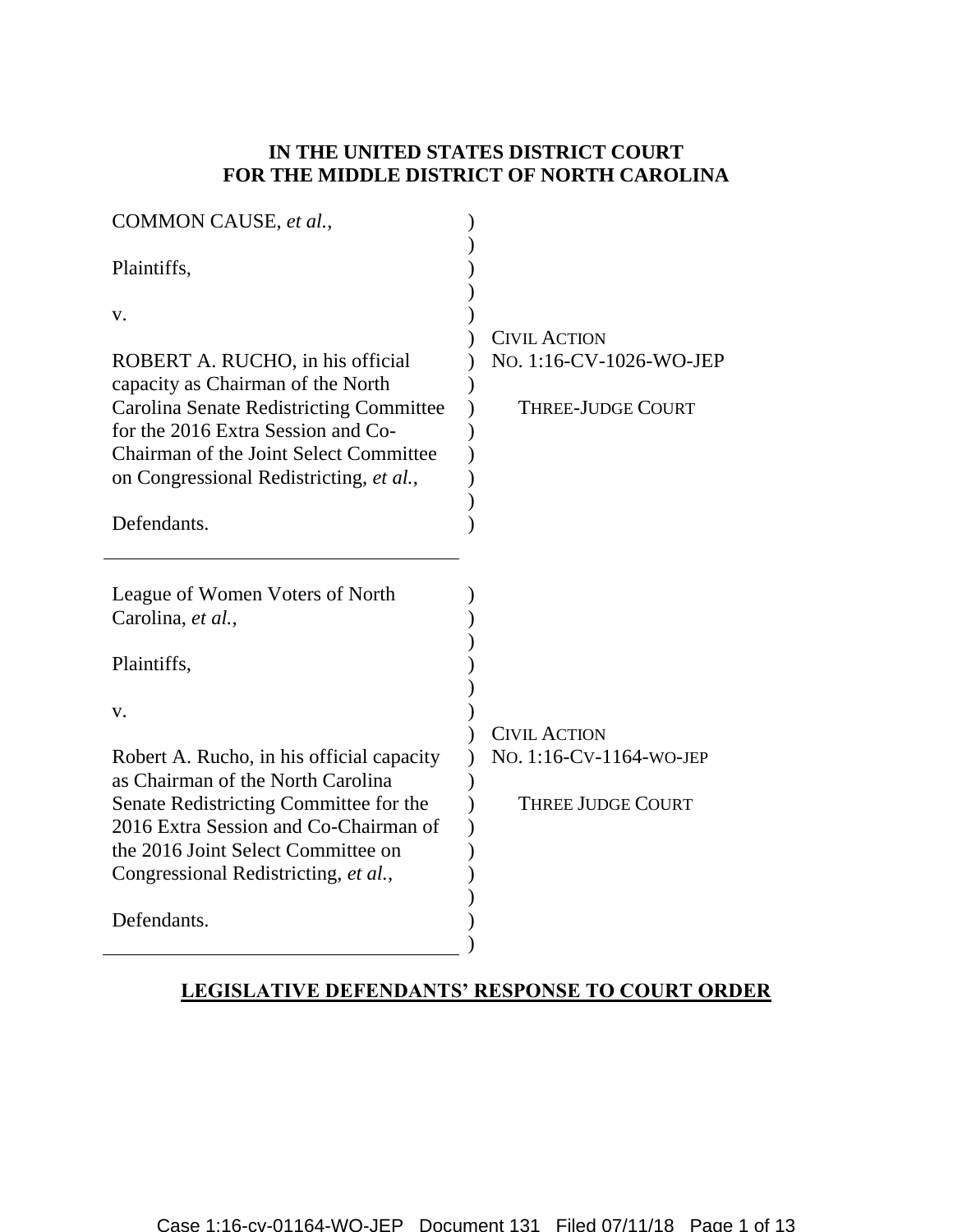On June 27, 2018, the Court entered an order inviting the parties to respond to four questions regarding the impact on this case of the opinion by the Supreme Court in *Gill v.*  Whitford, 138 S. Ct. 1916 (2018).<sup>1</sup> In responding to the Court's questions, Legislative Defendants incorporate by reference their previously filed Proposed Findings of Fact and Conclusions of Law (D.E. 114) and Post Trial Brief (D.E. 115).

Moreover, the partisan gerrymandering claims as alleged by plaintiffs here (regardless of which constitutional provision plaintiffs cite to support them) remain nonjusticiable, and the Supreme Court's decision in *Gill* did nothing to change that. Instead, the day after this Court issued its questions, the Supreme Court took action which confirms that plaintiffs' claims in this case are nonjusticiable and requires dismissal of the case. On June 28, 2018, the Supreme Court affirmed a decision rendered in this judicial district to reject partisan gerrymandering claims on the grounds that those claims were nonjusticiable. *Harris v. Cooper*, No. 16-166, 2018 WL 3148263, \*1 (U.S. June 28, 2018). In *Harris*, plaintiffs challenged the very same congressional plan at issue here—the 2016 Plan—as a partisan gerrymander. $^2$ 

The *Harris* plaintiffs raised many of the same claims raised here (that the 2016 Plan was a partisan gerrymander in violation of the First Amendment and Fourteenth Amendment) and relied on much of the same evidence. They contended that partisan

 $\overline{a}$ 

<sup>&</sup>lt;sup>1</sup> Legislative Defendants note that this Court lacks jurisdiction to proceed until the Supreme Court issues its mandate in *Rucho v. Common Cause*, No. 17-1295, \_ S. Ct. \_, 2018 WL 1335403, \*1 (U.S. Jun. 25, 2018).

<sup>&</sup>lt;sup>2</sup> *Harris* (Case No. 13-949 (M.D.N.C.)), was assigned to the same district judge as both of the consolidated cases in this matter (Case Nos. 16-1026 and 16-1164).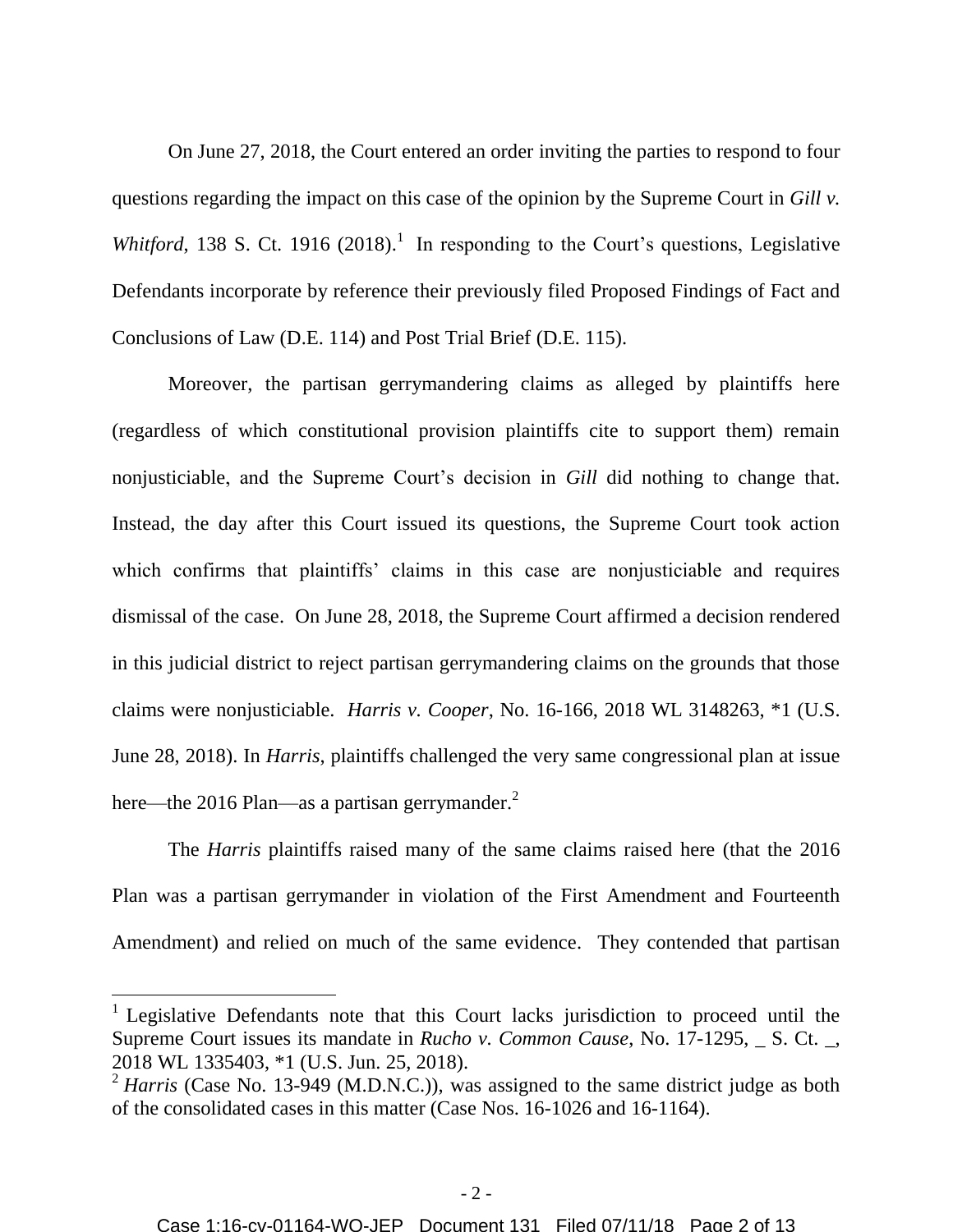gerrymandering is "unconstitutional" and that under *any* standard for partisan gerrymandering the 2016 Plan was unlawful. *Plaintiffs' Objections and Memorandum of law Regarding Remedial Redistricting Plan* at \*13*, Harris v. McCrory*, No. 1:13-CV-00949, 2016 WL 3537185 at \*13 (M.D.N.C. Mar. 3, 2016) (arguing that "whatever the standard may be that would govern all partisan gerrymandering claims, the General Assembly's remedial map here reflects an 'excessive injection of politics' that necessarily fails constitutional scrutiny"). They assailed the alleged cracked or packed districts in the 2016 Plan and insisted that the 2016 Plan was therefore unconstitutional. *Id.* at \*14. They went so far as to assert that "if the circumstances here do not present grounds for striking down a map as a partisan gerrymander, *nothing ever will*." *Id.* at \*15-16 (emphasis added).

The *Harris* panel (a panel of this judicial district) rejected these claims. This court explained that the plurality in *Vieth v. Jubelirer*, 541 U.S. 267, 305 (2004), held the partisan gerrymandering claims "nonjusticiable." *Harris*, 2016 WL 3129213, at \*2 (M.D.N.C. June 2, 2016). The court specifically held that "in light of the plurality holding in *Vieth*, *the Court's hands appear to be tied*." *Id.* at \*2 (emphasis added). The court conceded that "politics" is a legitimate and traditional redistricting criterion, and that the Supreme Court had not yet defined when the use of politics would go "too far." Nor had the *Harris* plaintiffs identified a justiciable standard by which such a determination could be made. *Id*. at \*2.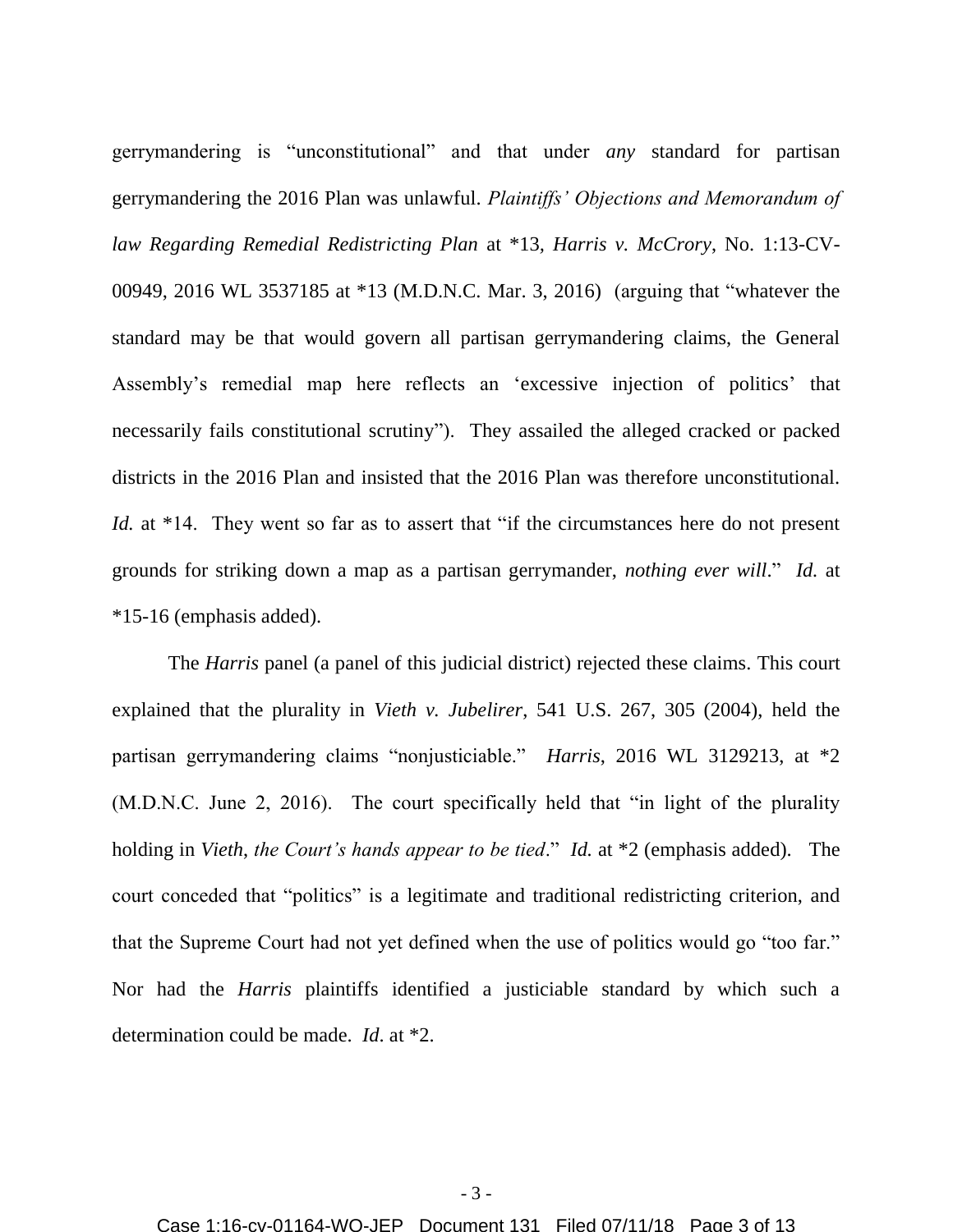On June 28, 2018, the Supreme Court affirmed this judgment. Thus, the 2016 Plan has survived a partisan gerrymandering claim and the Supreme Court has affirmed that result. The summary affirmance by the Supreme Court of a challenge to the same plan and in the same court as this case is binding. *Hicks v. Miranda,* 422 U.S. 332, 344 (1975). Accordingly, this case should be dismissed.

In the event that this case proceeds, Legislative Defendants answer the Court's questions as follows:

#### **1. What impact, if any,** *Gill* **has on this Court's holding that the 2016 Plan violates the First Amendment and Article I of the Constitution.**

*Gill* requires the dismissal of all of plaintiffs' claims. The plaintiffs in *Gill* alleged claims under the Equal Protection clause and the First Amendment that were identical to the claims alleged by the plaintiffs here. *See, e.g., Gill*, 138 S. Ct. at 1924 (noting that the *Gill* plaintiffs challenged the redistricting plans under the First Amendment and the Equal Protection clause). The Supreme Court quoted from the complaint filed by the *Gill* plaintiffs in which they alleged that their rights as supporters of the Democratic party and its policies had been harmed by so-called "cracking" and "packing" of the legislative districts. *See id*. at 1923-24. As in *Gill*, plaintiffs here relied exclusively upon statewide evidence purporting to show the lack of symmetry, the lack of proportionality, or violations of the so-called efficiency gap. The decision in *Gill* clarifies beyond any doubt that plaintiffs cannot challenge the alleged statewide effect of a redistricting plan on the plaintiffs' partisan preferences and that plaintiffs cannot establish standing through evidence of alleged statewide deficiencies.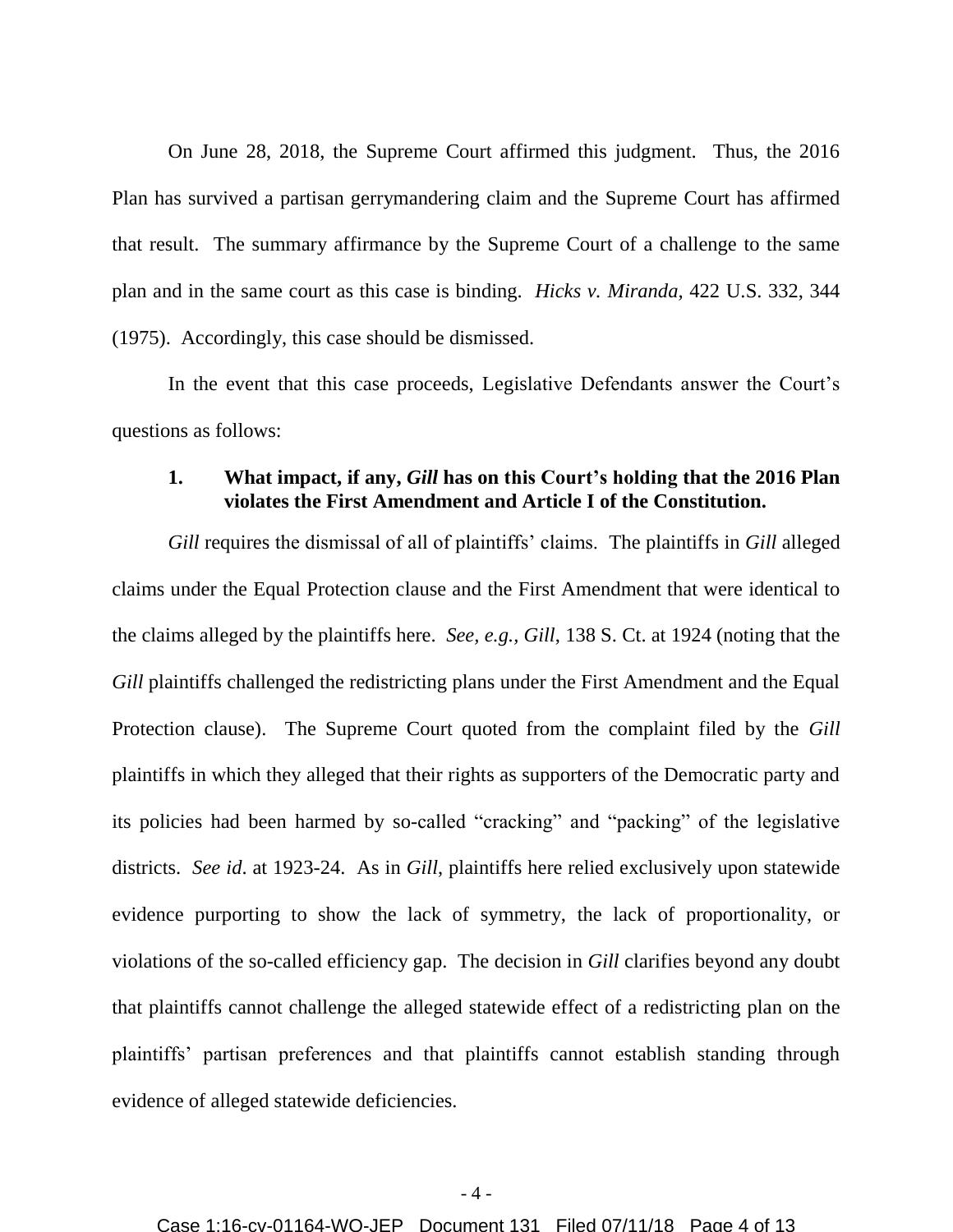Moreover, in its opinion, this Court held that any consideration of political advantage in the drawing of district lines forms the basis of a violation under both the First Amendment and Article I. *Common Cause v. Rucho*, 279 F.Supp.3d 587, 627-28, 675-76, 685 (M.D.N.C. 2018) *vacated*, No. 17-1295, \_\_ S. Ct. \_\_, 2018 WL 1335403, \*1 (U.S. Jun. 25, 2018). Clearly, the political concerns found by this Court to have motivated an alleged illegal redistricting are "no more reprehensible" than those alleged in *Gill*. *See Badham v. Eu*, 694 F. Supp. 664, 676 (N.D. Cal, 1988) (Zirpoli, J. concurring), *sum. aff'd*, 488 U.S. 1024 (1989). Further, the Supreme Court in *Gill* repeated its recognition that redistricting is an inherently partisan process and partisan considerations will always be a part of any redistricting. *Gill*, 138 S. Ct. at 1926-29; *Vieth*, 541 U.S. at 286 (plurality opinion); *Vieth*, 541 U.S. at 307 (Kennedy, J. concurring); *Vieth* 541 U.S. at 207 (Stevens, J., dissenting) (plaintiffs must prove that "partisan considerations dominate and control the lines drawn, forsaking all neutral principles"); *Vieth*, 541 U.S. at 343 (Souter and Ginsburg, J. J., dissenting) ("some intent to gain political advantage is inescapable whenever political bodies devise a district plan"); *Vieth*, 541 U.S. at 358 (Breyer, J., dissenting) ("political considerations will likely play an important, and proper, role in the drawing of district boundaries"); *Gaffney v. Cummings*, 412 U.S. 735, 752 (1973).

Finally, it is illogical to conclude that evidence that fails to establish standing for plaintiffs bringing claims under the First or Fourteenth Amendments could nevertheless be used by plaintiffs to establish standing under an unprecedented interpretation of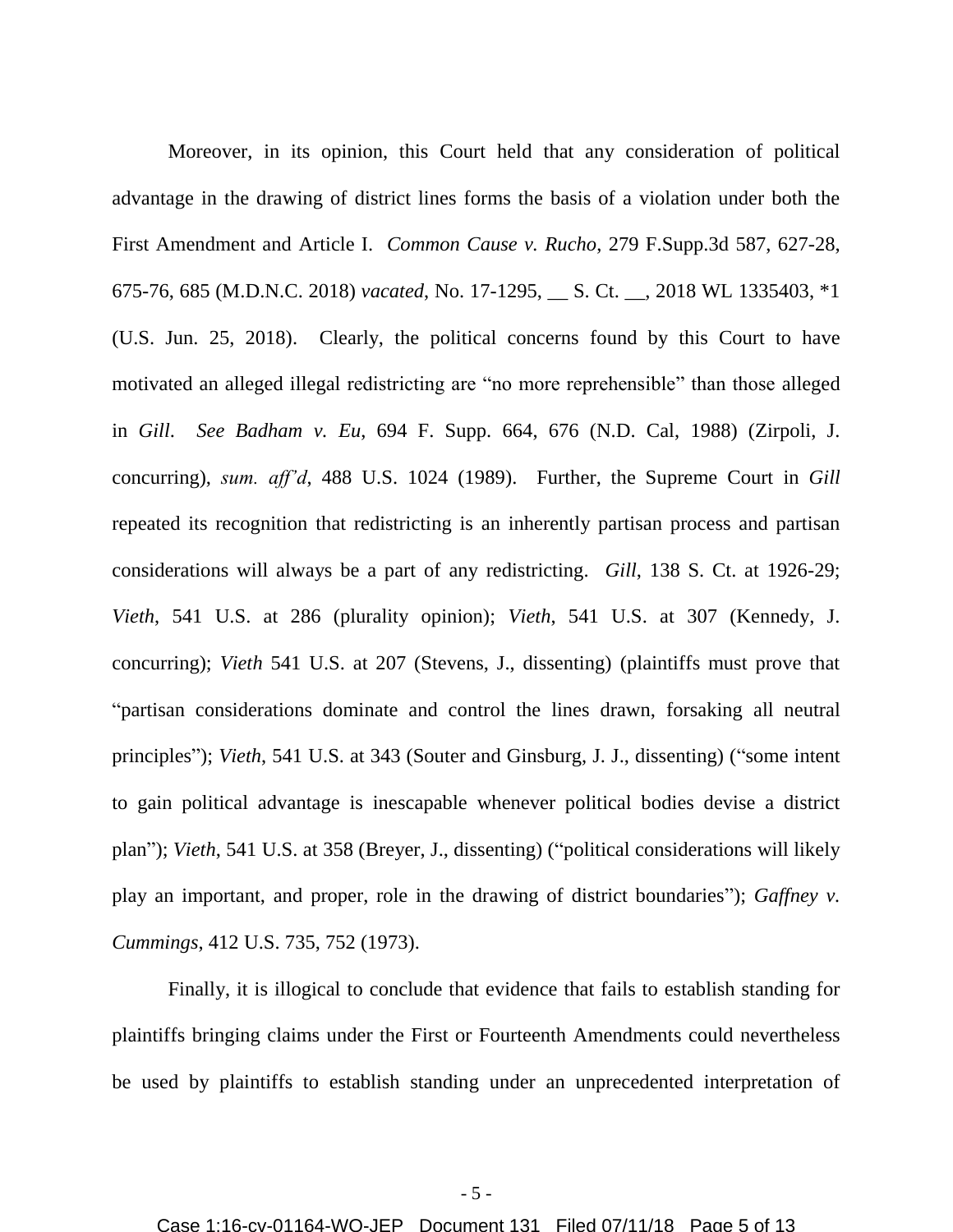Article I of the Constitution. *See, e.g., Vieth*, 541 U.S. at 305 (2004) (plurality opinion) (dismissing claims under Article I, Section 2 and 4); *Pope v. Blue*, 809 F. Supp. 392, 398 (W.D.N.C. 1992), *sum. aff'd*, 506 U.S. 801 (1992) (*citing Washington v. Finley*, 664 F.2d 913, 927-28 (4th Cir. 1981) (First Amendment provides no more protection in vote dilution case than that afforded by the Fourteenth and Fifteenth Amendments)).

It is well established that Article I, Section 2 of the United States Constitution only requires that congressional districts consist of equal population. *Karcher v. Daggett*, 462 U.S. 725, 734 n.6 (1983); *Kirkpatrick v. Preisler*, 394 U.S. 526, 534 (1969); *Pope*, 809 F. Supp. at 397-98; *Badham*, 694 F. Supp. at 673-75. And no precedent whatsoever exists for a political gerrymandering standard under Section 4 of Article I, much less one that has a different standing standard than what would be required by *Gill*. *Vieth*, 541 U.S. at 305 (plurality opinion).<sup>3</sup> Indeed, another federal district court in North Carolina has already rejected gerrymandering claims under both Section 2 and Section 4 of Article I. *Shaw v. Barr*, 808 F. Supp. 461, 468-69 (E.D.N.C. 1992) (three judge court) (Phillips, J., Britt, J., and Voorhees, J.) (racial gerrymandering). The three judge court was unanimous as to these claims and this ruling was not disturbed by the Supreme Court. *Shaw v. Reno*, 509 U.S. 630 (1993); *see also Shaw v. Hunt*, 861 F. Supp. 408, 420 (1994), *rev'd on other grounds*, 517 U.S. 899 (1996) (noting that the panel's Article I judgment was "undisturbed" by the Supreme Court). And to the extent this Court based its test  $\overline{a}$ 

<sup>&</sup>lt;sup>3</sup> This complete "lack of historical precedent" is "a telling indication of the severe constitution problem" created by this Court's unprecedented interpretation of Article I. *Free Enter. Fund v. PCAOB*, 561 U.S. 477, 505 (2010).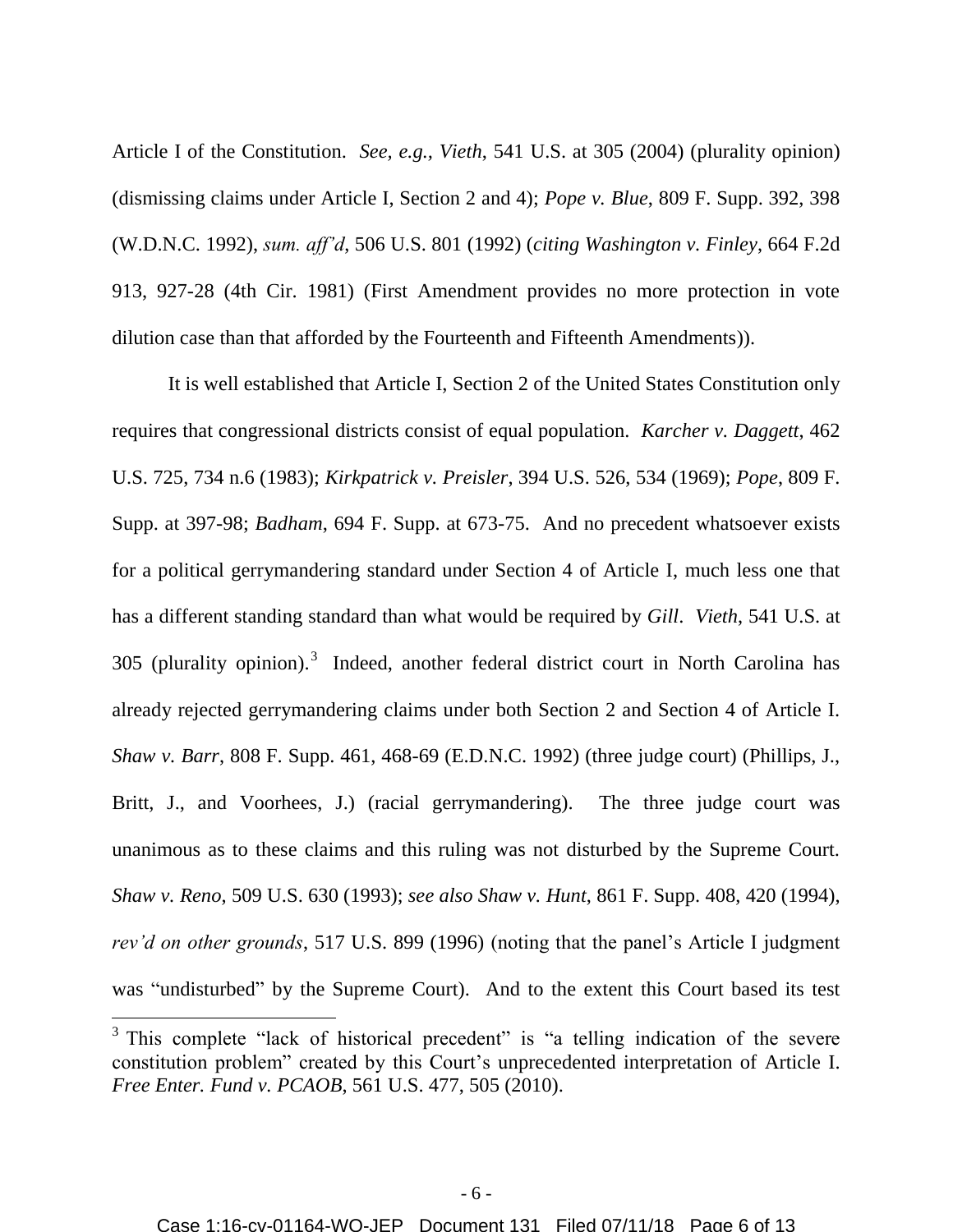under Article I as prohibiting any partisan consideration by the General Assembly, that standard has once again been rejected by the Supreme Court in *Gill*. *See also Gaffney, supra.*

### **2. Whether the existing factual record is adequate to address whether Plaintiffs have standing to state a vote dilution claim under the Equal Protection Clause.**

Following the decision in *Gill*, both the factual allegations contained in the two amended complaints and the record before the Court require the dismissal of both of these cases. In contrast to four of the *Gill* plaintiffs, not a single plaintiff here has made any specific allegation that their individual district has been either cracked or packed similar to the allegations of the four plaintiffs whose claims were remanded in *Gill*. *Gill*, 138 S. Ct. at 1924; *See also Plaintiffs' Complaint*, *Whitford v. Nichol*, No. 3:15-CV-00421, 2015 WL 4651084 (W.D. Wis. July 8, 2015) *also* (D.E. 1 in 3:15-CV-00421, at pp. 7-8). Nor have plaintiffs alleged or articulated a standard for defining how a court can determine whether a district is illegally packed or cracked because of politics other than through an analysis of statewide statistics and lack of alleged symmetry or proportionality. *See Plaintiffs' Complaint*, *League of Women Voters of North Carolina, et al v. Rucho, et al*, No. 1:16-cv-01164, (M.D.N.C. Feb. 7, 2017) (D.E. 41); *Plaintiffs' Complaint, Common Cause of North Carolina, et al v. Rucho, et al*, No. 1:16-cv-01026 (M.D.N.C. Sept. 17, 2017) (D.E. 12).

Further, all of the individual *League of Women Voters* plaintiffs lack standing because they are all similarly situated to the *Gill* plaintiff, Professor Whitford. Professor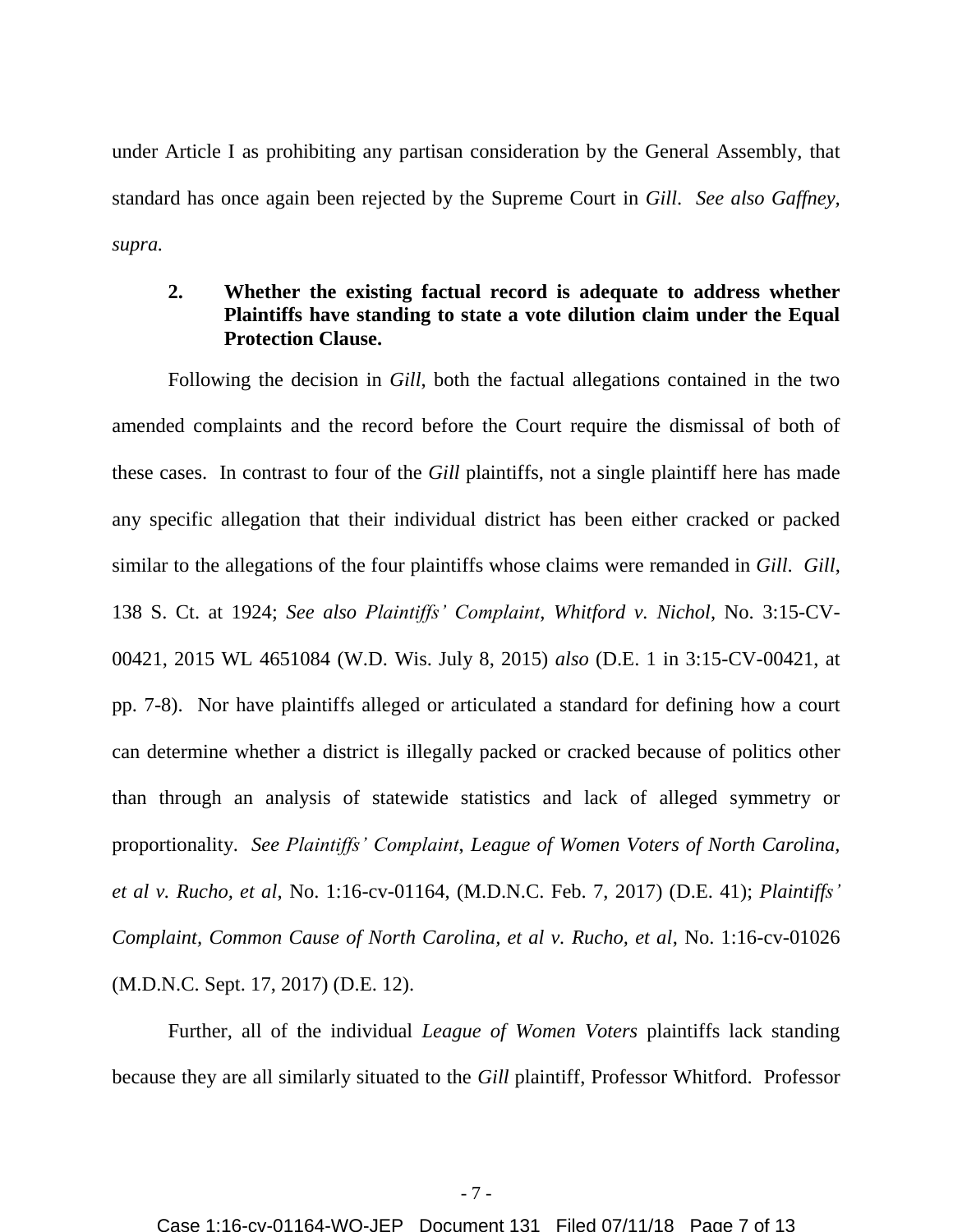Whitford could not credibly allege a claim that his vote had been diluted because of cracking or packing because he resides in a district that regularly elected his candidate of choice. *Gill*, 138 S. Ct. at 1933. Like Professor Whitford, all of the *League of Women Voters* plaintiffs live in Congressional Districts 1, 4, or 12 where they also have been able to elect their candidates of choice. Thus, none of these individual plaintiffs have themselves been "disadvantaged" by the 2016 Plan and therefore have not suffered a "concrete and particularized" injury. *Id*. at 13, 14.

Like the *League of Women Voters* plaintiffs, all of the *Common Cause* plaintiffs rely upon the same statewide evidence and alleged statewide injury, evidence which the Supreme Court in *Gill* has found to be inadequate to prove standing. Further, four of the 14 individual *Common Cause* plaintiffs reside in Congressional Districts 1, 4, and 12, districts that continue to elect their candidates of choice (plaintiffs Hal, Bordsen, Lurie, and Gresham). All of the remaining *Common Cause* individual plaintiffs live in districts that have elected Republicans in prior plans as well as under the 2016 Plan. *See Legislative Defendants' Proposed Findings of Fact* at pp. 14-47, 51-62, *Common Cause v. Rucho,* No. 1:16-cv-01026 (M.D.N.C. Jun. 5, 2017) (D.E. 61, pp. 14-47, 51-62). Thus, unlike the plaintiffs in *Shapiro v. McManus*, 203 F. Supp. 579 (D. Md. 2016), for example, not a single plaintiff has alleged (or could allege) that she has resided in a longstanding Democratic district that was cracked by the failure of the 2016 General Assembly to observe traditional districting principles.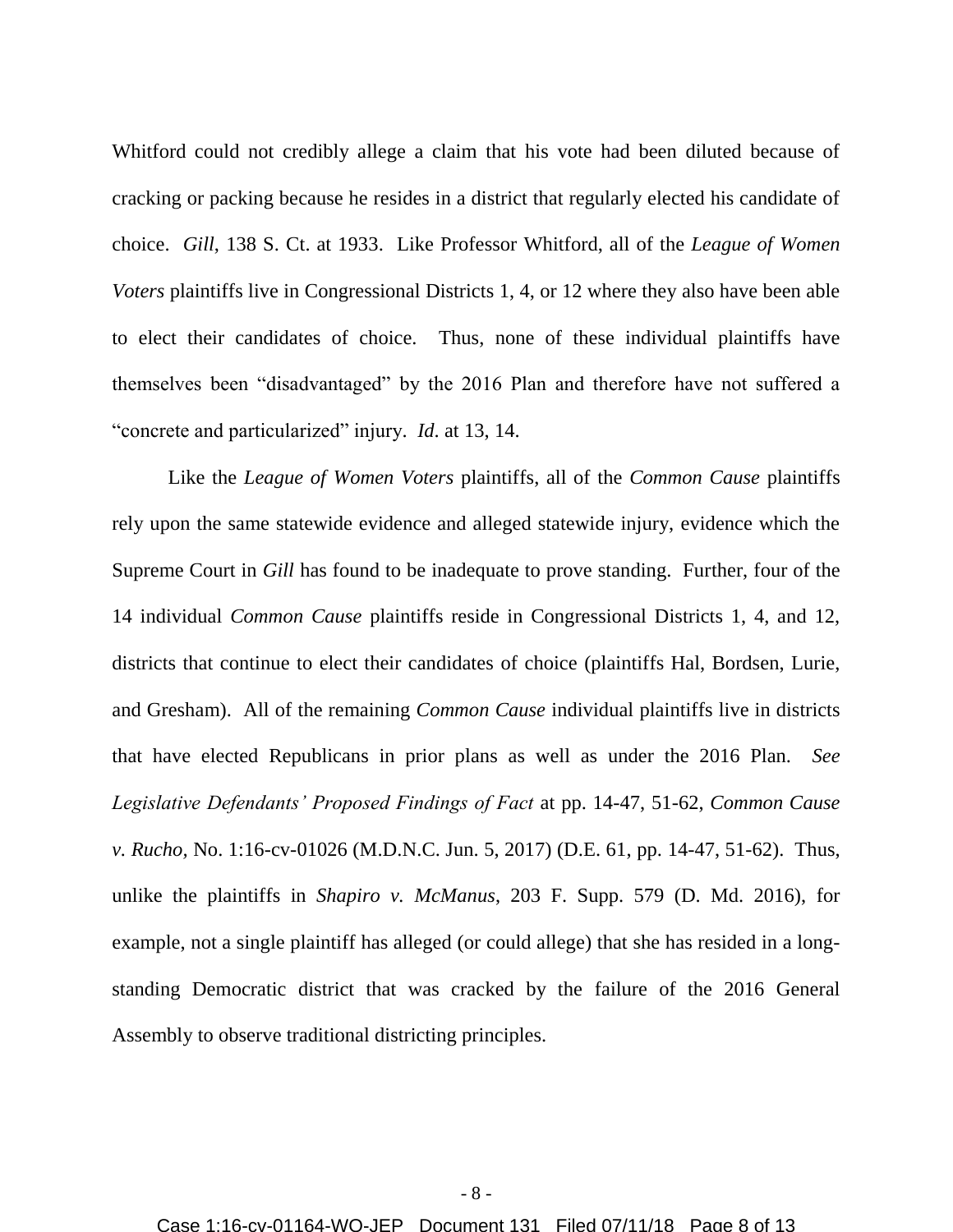Nor do any of the organizational plaintiffs have standing to maintain this action. The injury alleged by the *Plaintiffs' Amended Complaint*, League *of Women Voters*, No. 1:16-cv-1164 (M.D.N.C. Feb. 10, 2017) (D.E. 41, p. 7) *Consent Amended Complaint, Common Cause,* No. 1:16-cv-01026 (M.D.N.C. Sept. 7, 2017) (D.E. 12, pp. 3-4) and the North Carolina Democratic Party (*Id*.at p. 4) is nothing more than a "generalized grievance against governmental conduct of which they do not approve," *Gill*, 138 S. Ct. at 1921. Further, it is irrational to conclude that statewide evidence alleging statewide injury can establish standing for organizations when it cannot do so for individual voters. Any possible justiciable harm resulting from any redistricting plan flows only from the "composition of the voter's own district, which causes his vote – having been packed or cracked to carry less weight than it would carry in another hypothetical district." *Id*. at 15-16. This is a standard that has not been alleged or which can be met by any of the organizational plaintiffs in these cases.

#### **3. If a party believes additional factual development is required, what that factual development should entail.**

Should the Court decline to dismiss this case, at a minimum, the individual plaintiffs should be required to amend their complaints to explain the factual basis of any allegations that they have been injured by any alleged cracking or packing of voters in the formation of their district. Should the Court allow these new allegations and evidence, the Legislative Defendants will need to depose these plaintiffs and any new expert to be offered by the plaintiffs. Defendants will also offer expert testimony on any such plaintiffs and their claims. Among other evidence to be offered by the Legislative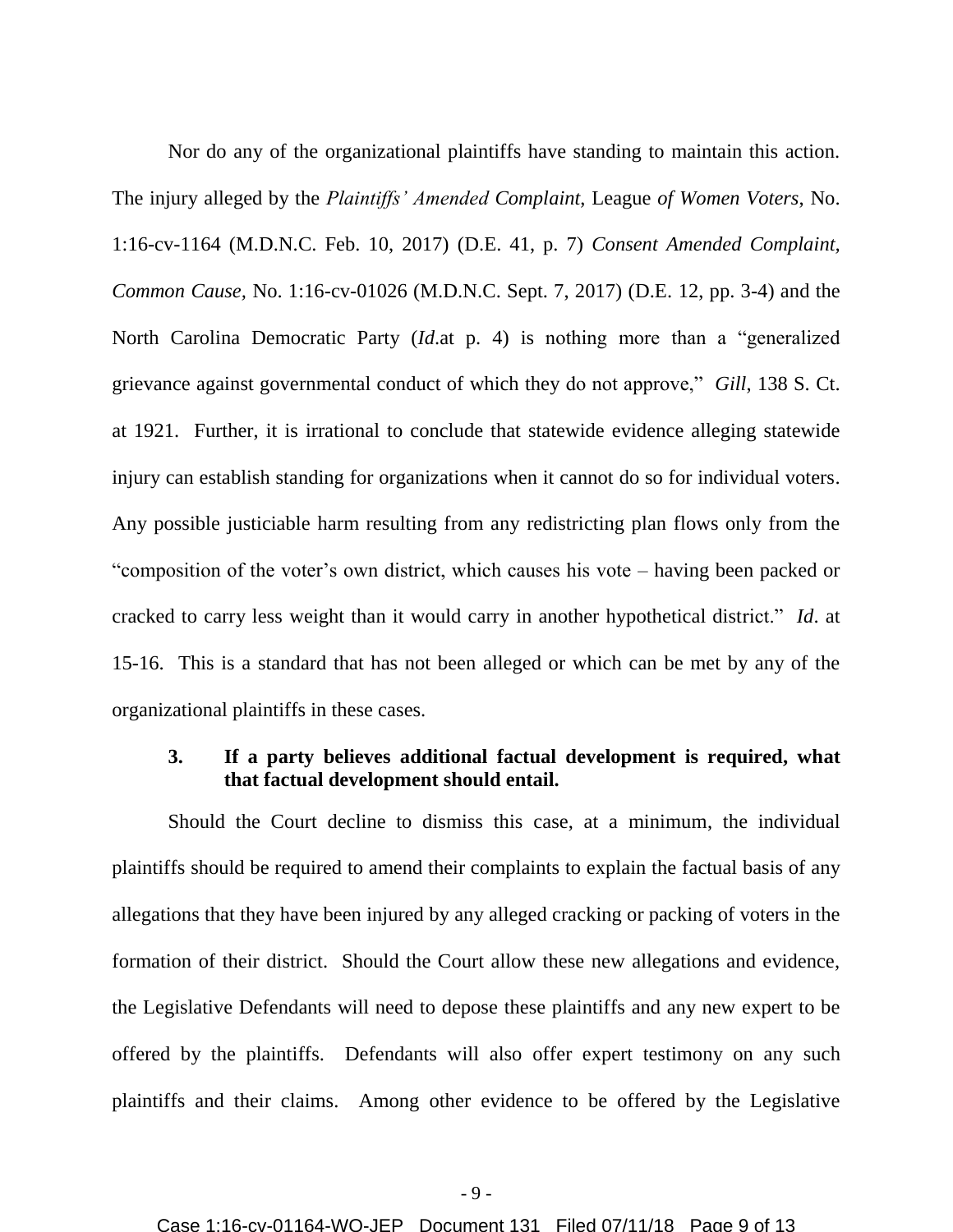Defendants, the evidence will show that there is no precedent for either a packing or cracking theory where a district is based upon whole counties and whole voter tabulation districts, such as districts in the 2016 Plan. Legislative Defendants would also reserve the right to introduce new and additional fact testimony and evidence to address whatever new theory of standing and liability plaintiffs may present on remand.

### **4. Assuming,** *arguendo***, that no additional factual development is required, whether, under** *Gill***, Plaintiffs have standing to assert a vote dilution claim under the Equal Protection Clause.**

For the reasons stated above, none of the plaintiffs have standing to assert a vote dilution claim. Plaintiffs' reliance on statewide evidence has been rejected by the United States Supreme Court. And, unlike the plaintiffs in *Shapiro* none of the plaintiffs here have alleged anything remotely close to a "partisan" vote dilution claim. Thus, even if some justiciable standard exists for a claim of partisan "vote dilution," none of the plaintiffs have alleged any such injury and therefore lack standing to pursue any such claim.

Respectfully submitted, this the  $11<sup>th</sup>$  day of July, 2018.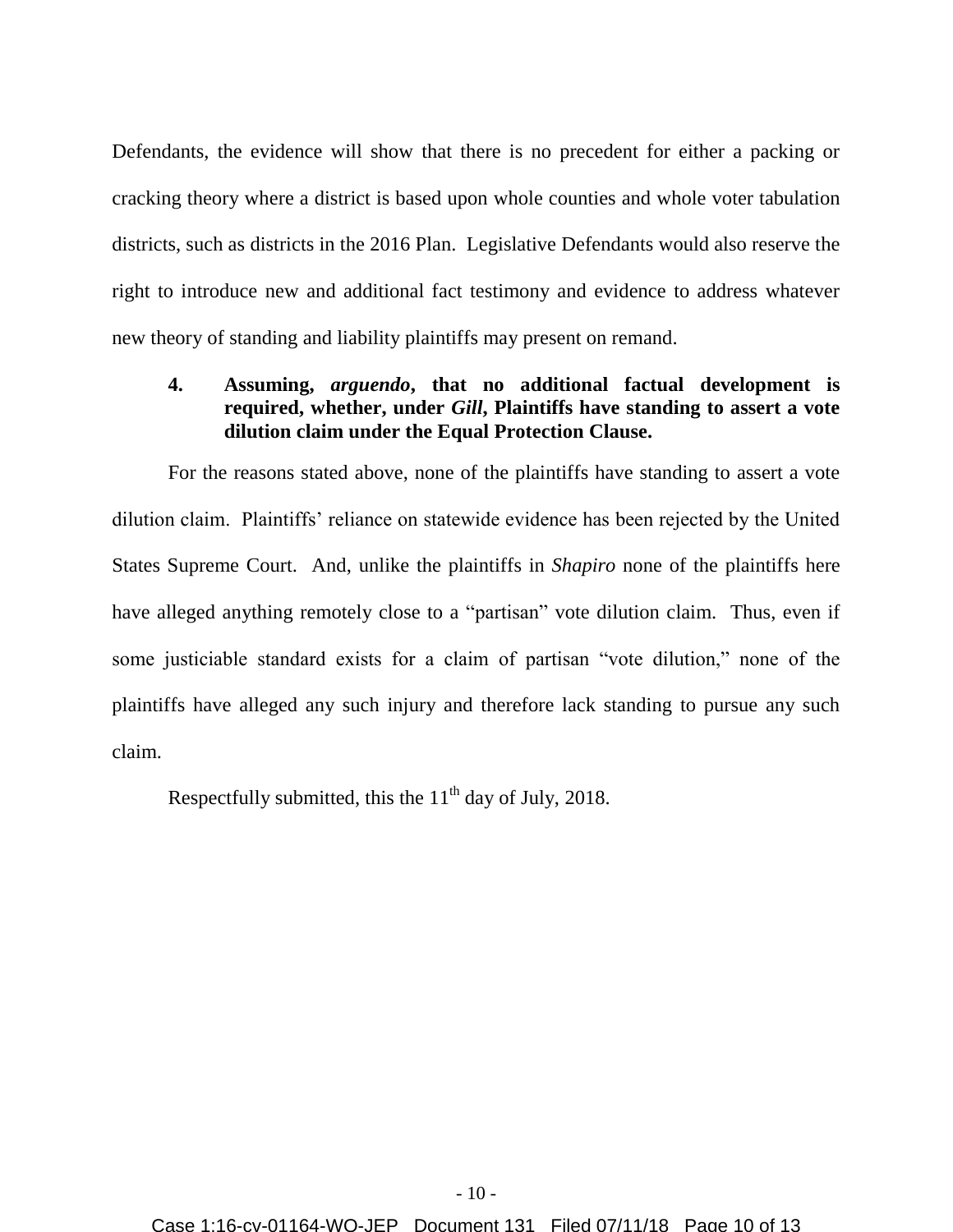#### OGLETREE, DEAKINS, NASH SMOAK & STEWART, P.C.

/s/ Phillip J. Strach Phillip J. Strach N.C. State Bar No. 29456 Michael D. McKnight N.C. State Bar No. 36932 phil.strach@ogletree.com michael.mcknight@ogletree.com 4208 Six Forks Road, Suite 1100 Raleigh, North Carolina 27609 Telephone: (919) 787-9700 Facsimile: (919) 783-9412 *Counsel for Legislative Defendants*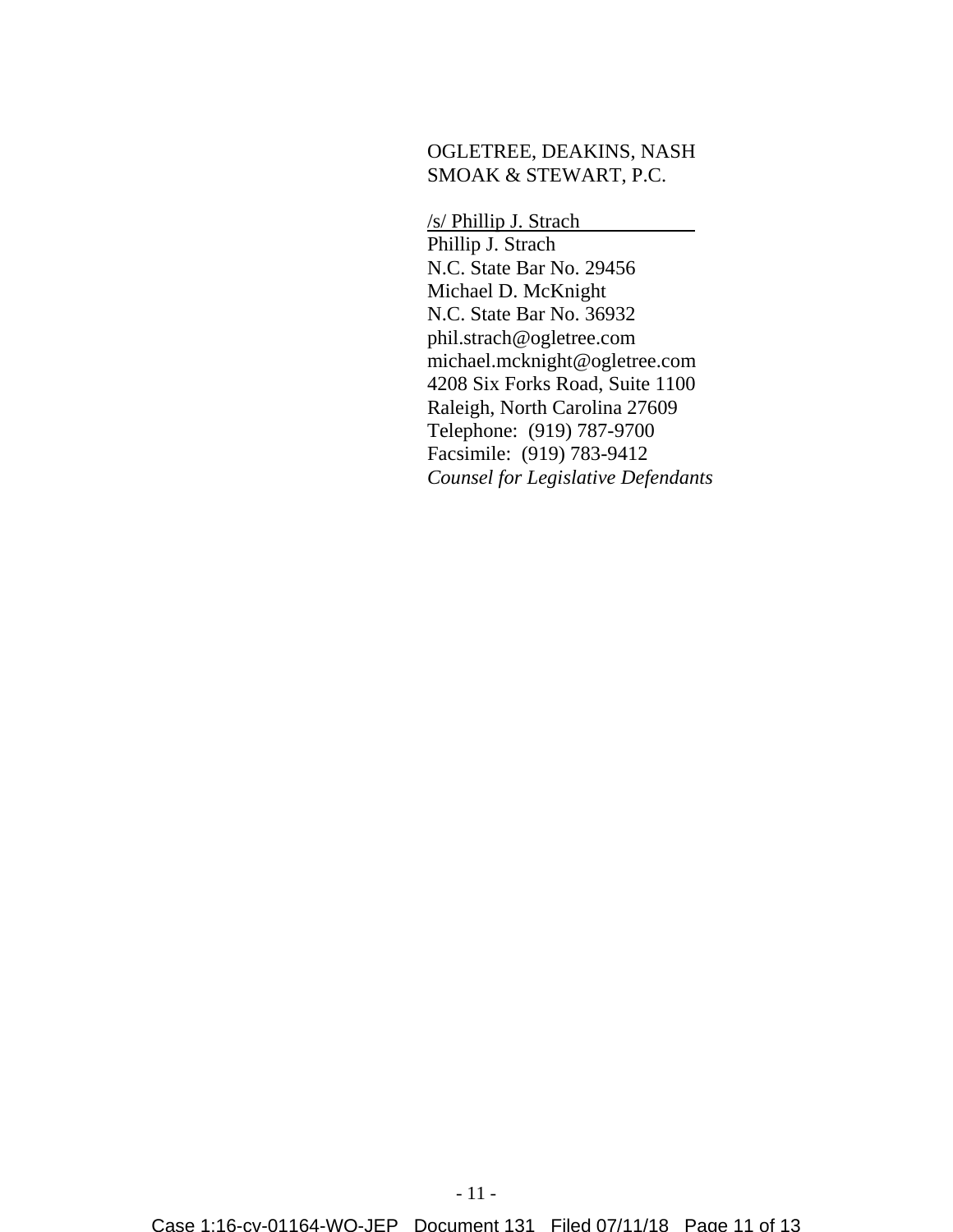#### **CERTIFICATE OF SERVICE**

It is hereby certified that the foregoing **LEGISLATIVE DEFENDANTS'** 

**RESPONSE TO COURT ORDER** has been electronically filed with the Clerk of Court

using the CM/ECF system which will provide electronic notification of the same to the

following:

Edwin M. Speas, Jr. Carolina P. Mackie Poyner Spruill LLP P.O. Box 1801 (27602-1801) 301 Fayetteville St., Suite 1900 Raleigh, NC 27601 espeas@poynerspruill.com cmackie@poymerspruill.com *Attorneys for Common Cause Plaintiffs*

Emmet J. Bondurant Jason J. Carter Benjamin W. Thorpe Bondurant, Mixson & Elmore, LLP 1201 W. Peachtree Street, NW, Suite 3900 Atlanta, Georgia 30309 bondurant@bmelaw.com carter@bmelaw.com bthorpe@bmelaw.com *Attorneys for Common Cause Plaintiffs*

Gregory L. Diskant Susan Millenky Patterson Belknap Webb & Tyler LLP 1133 Avenue of the Americas New York, New York 10036 gldiskant@pbwt.com smillenky@pbwt.com *Attorneys for Common Cause Plaintiffs*

Alexander McC. Peters Senior Deputy Attorney General N.C. Department of Justice P.O. Box 629 Raleigh, NC 27602